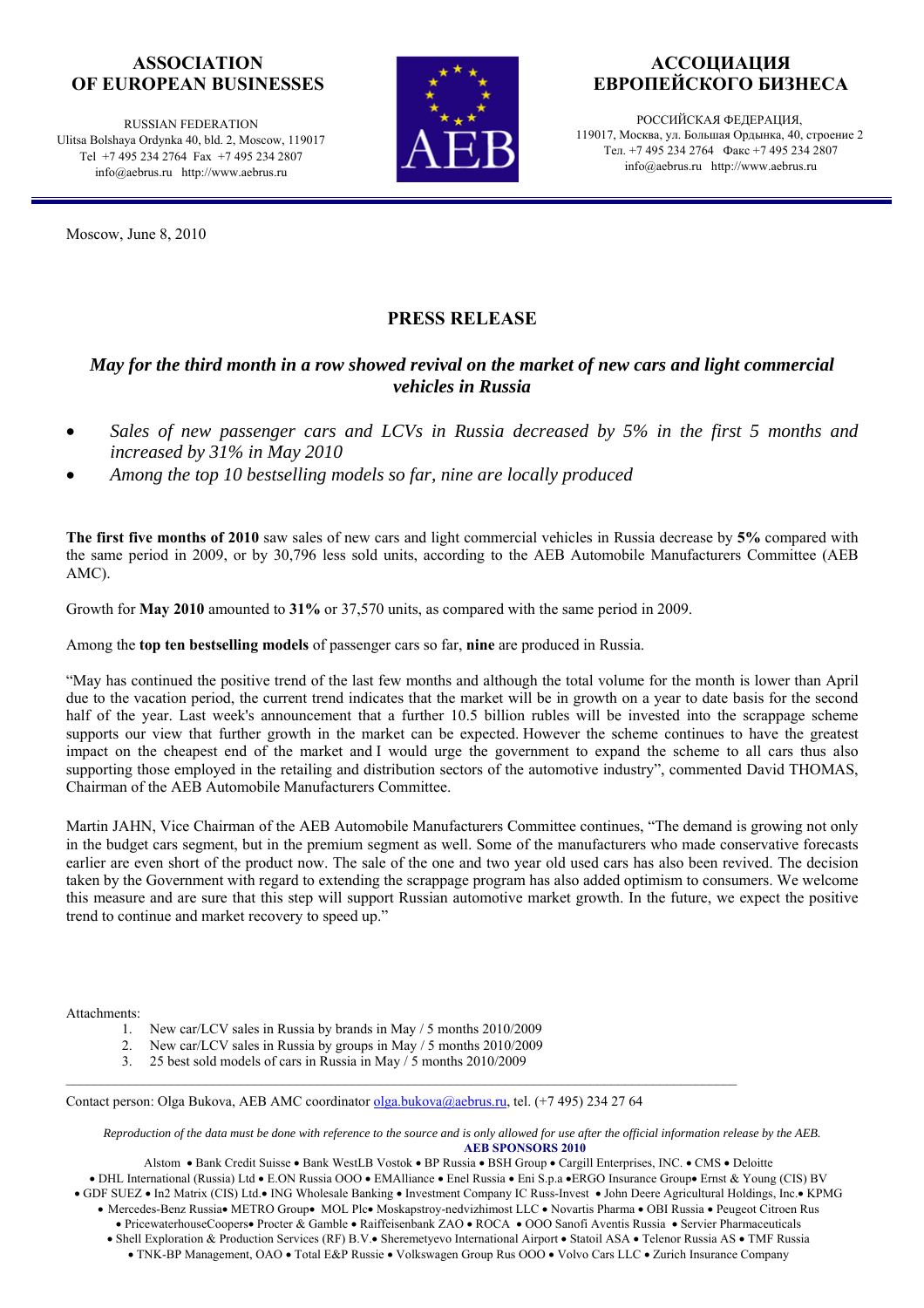#### **NEW CAR AND LCV\* SALES IN RUSSIA BY BRANDS IN MAY 2010**

(data submitted by the AEB Automobile Manufacturers Committee; retail sales of imported and locally produced vehicles)

| <b>BRANDS</b>         | January - May<br>2010 | January - May<br>2009 | $\frac{0}{0}$ | <b>May 2010</b> | <b>May 2009</b>  | $\frac{6}{9}$ |
|-----------------------|-----------------------|-----------------------|---------------|-----------------|------------------|---------------|
| <b>LADA</b>           | 169602                | 151019                | 12%           | 45521           | 28163            | 62%           |
| <b>CHEVROLET</b>      | 42575                 | 49518                 | $-14%$        | 10388           | 10263            | $1\%$         |
| KIA*                  | 35679                 | 25350                 | 41%           | 9689            | 5943             | 63%           |
| RENAULT*              | 33699                 | 29445                 | 14%           | 8442            | 7599             | $11\%$        |
| HYUNDAI*              | 31189                 | 32080                 | $-3%$         | 6604            | 4465             | 48%           |
| FORD*                 | 29565                 | 44503                 | $-34%$        | 7220            | 5798             | 25%           |
| <b>DAEWOO</b>         | 24921                 | 23464                 | 6%            | 7532            | 5268             | 43%           |
| TOYOTA*               | 23973                 | 32622                 | $-27%$        | 5282            | 6389             | $-17%$        |
| $GAZ^*$               | 23040                 | 21803                 | 6%            | 5879            | 4782             | 23%           |
| NISSAN*               | 20997                 | 35399                 | $-41%$        | 5419            | 5429             | $0\%$         |
| <b>VOLKSWAGEN</b>     | 17352                 | 18175                 | $-5%$         | 4410            | 3429             | 29%           |
| SKODA*                | 15606                 | 16833                 | $-7%$         | 4407            | 3237             | 36%           |
| $UAZ^*$               | 14400                 | 10566                 | 36%           | 3841            | 2215             | 73%           |
| MITSUBISHI*           | 11201                 | 15292                 | $-27%$        | 3411            | 4014             | $-15%$        |
| PEUGEOT*              | 10730                 | 14188                 | $-24%$        | 2647            | 1994             | 33%           |
| OPEL*                 | 10363                 | 18575                 | $-44%$        | 2250            | 3069             | $-27%$        |
| <b>SUZUKI</b>         | 9914                  | 6912                  | 43%           | 2966            | 1283             | 131%          |
| <b>HONDA</b>          | 8425                  | 13322                 | $-37%$        | 1921            | 1952             | $-2\%$        |
| <b>BMW</b>            | 7730                  | 6639                  | $16\%$        | 1680            | 1103             | 52%           |
| <b>AUDI</b>           | 7663                  | 6006                  | 28%           | 1633            | 1253             | $30\%$        |
| MAZDA*                | 7147                  | 17293                 | $-59%$        | 1482            | 2261             | $-34%$        |
| FIAT*                 | 6430                  | 6116                  | $5\%$         | 1473            | 988              | 49%           |
| MERCEDES-BENZ         | 6008                  | 4170                  | 44%           | 1625            | 808              | 101%          |
| <b>CHANCE</b>         | 5118                  | 49                    |               | 1644            | 49               | 3255%         |
| CITROEN*              | 4974                  | 5570                  | $-11%$        | 1427            | 1317             | $8\%$         |
| TAGAZ*                | 4654                  | 1073                  | 334%          | 870             | 298              | 192%          |
| <b>SSANGYONG</b>      | 3526                  | 2975                  | 19%           | 1045            | 370              | 182%          |
| <b>SUBARU</b>         | 3503                  | 4104                  | $-15%$        | 967             | 556              | 74%           |
| <b>CHERY</b>          | 3474                  | 1491                  | 133%          | 951             | 220              | 332%          |
| <b>LEXUS</b>          | 3345                  | 2758                  | 21%           | 818             | 725              | 13%           |
| <b>LAND ROVER</b>     | 3293                  | 4444                  | $-26%$        | 614             | 518              | 19%           |
| <b>VOLVO</b>          | 3162                  | 3592                  | $-12%$        | 984             | 237              | 315%          |
| VOLKSWAGEN vans*      | 1697                  | 2357                  | $-28%$        | 430             | 410              | 5%            |
| <b>LIFAN</b>          | 1594                  | 1105                  | 44%           | 463             | 249              | $86\%$        |
| <b>INFINITY</b>       | 1502                  | 2781                  | $-46%$        | 352             | $\overline{321}$ | $10\%$        |
| <b>VORTEX</b>         | 1476                  | 1272                  | 16%           | 191             | 641              | $-70%$        |
| <b>GEELY</b>          | 1055                  | 2812                  | $-62%$        | 144             | 1071             | $-87%$        |
| <b>GREAT WALL*</b>    | 913                   | 1309                  | $-30%$        | 260             | $20\overline{5}$ | 27%           |
| MERCEDES-BENZ vans*   | 665                   | 626                   | 6%            | 147             | 53               | 177%          |
| <b>PORSCHE</b>        | 502                   | 510                   | $-2\%$        | 165             | 80               | 106%          |
| $IVECO*$              | 465                   | 185                   | 151%          | $\overline{75}$ | 23               | 226%          |
| <b>CADILLAC</b>       | 408                   | 823                   | $-50%$        | 75              | 130              | $-42%$        |
| <b>HUMMER</b>         | 387                   | 614                   | $-37%$        | 104             | 129              | $-19%$        |
| <b>SEAT</b>           | 375                   | 510                   | $-26%$        | 114             | 89               | 28%           |
| <b>MINI</b>           | 335                   | 275                   | 22%           | 119             | 46               | 159%          |
| <b>JAGUAR</b>         | $\overline{300}$      | 497                   | $-40%$        | 83              | 68               | 22%           |
| <b>JEEP</b>           | 183                   | 199                   | $-8%$         | 27              | 18               | $50\%$        |
| <b>SAAB</b>           | 151                   | 170                   | $-11%$        | $\overline{53}$ | $\overline{37}$  | 43%           |
| <b>DODGE</b>          | 110                   | 237                   | $-54%$        | 32              | $\overline{27}$  | 19%           |
| <b>CHRYSLER</b>       | 87                    | 115                   | $-24%$        | 14              | 25               | $-44%$        |
| <b>BYD</b>            | 77                    | 761                   | $-90%$        | 14              | 58               | $-76%$        |
| $ISUZU^*$             | $\overline{70}$       | 32                    | 119%          | $\overline{21}$ | $\,$ 8 $\,$      | 163%          |
| <b>ALFA ROMEO</b>     | 28                    | $\overline{57}$       | $-51%$        | 11              | $\,$ 8 $\,$      | 38%           |
| IZH (incl. VAZ 2104)* | $\overline{27}$       | 3868                  | $-99%$        | $\mathbf{1}$    | 676              | $-100%$       |
| <b>TOTAL</b>          | 615665                | 646461                | $-5\%$        | 157937          | 120367           | 31%           |

*\*LCV sales are included into total brand's sales if exist in the product line of the brand (brands marked \*); reported separately for some brands. LCV<3,5t (with several exceptions reaching highest range of 6t). Some updates concerning LCV data may occur.* 

*Reproduction of the data must be done with reference to the source and is only allowed for use after the official information release by the AEB.*  **AEB SPONSORS 2010** 

Alstom • Bank Credit Suisse • Bank WestLB Vostok • BP Russia • BSH Group • Cargill Enterprises, INC. • CMS • Deloitte

• DHL International (Russia) Ltd • E.ON Russia OOO • EMAlliance • Enel Russia • Eni S.p.a •ERGO Insurance Group• Ernst & Young (CIS) BV

• GDF SUEZ • In2 Matrix (CIS) Ltd.• ING Wholesale Banking • Investment Company IC Russ-Invest • John Deere Agricultural Holdings, Inc.• KPMG

• Mercedes-Benz Russia• METRO Group• MOL Plc• Moskapstroy-nedvizhimost LLC • Novartis Pharma • OBI Russia • Peugeot Citroen Rus

• PricewaterhouseCoopers• Procter & Gamble • Raiffeisenbank ZAO • ROCA • OOO Sanofi Aventis Russia • Servier Pharmaceuticals

• Shell Exploration & Production Services (RF) B.V.• Sheremetyevo International Airport • Statoil ASA • Telenor Russia AS • TMF Russia

• TNK-BP Management, OAO • Total E&P Russie • Volkswagen Group Rus OOO • Volvo Cars LLC • Zurich Insurance Company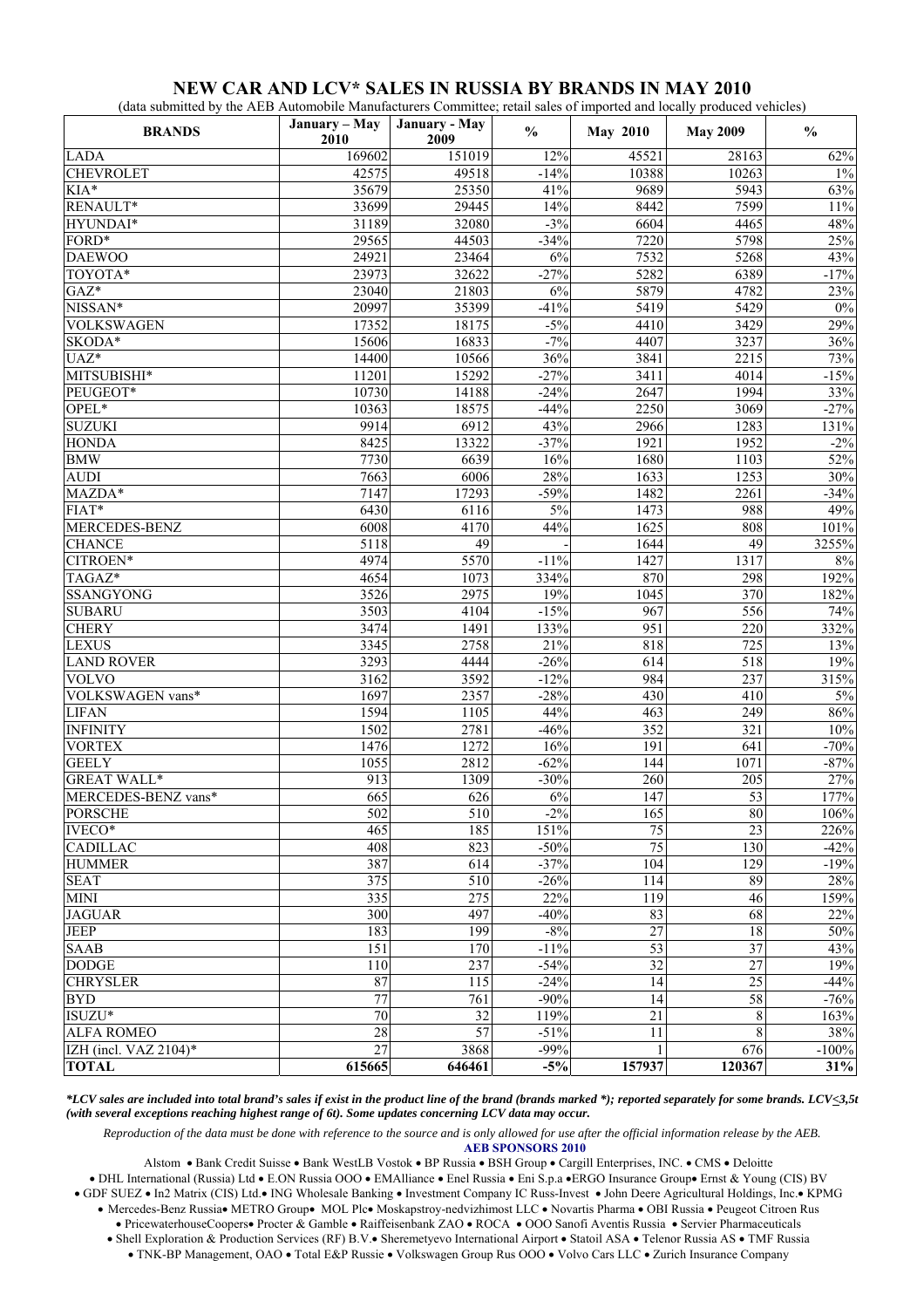*\*\*CHANCE = cars produced at "ZAZ" CJCS (Zaporizhzhia Automobile Building Plant, Ukraine), from July 2009 distributed in Russia by QUEENGROUP.* 

*\*\*\*TAGAZ = cars and LCVs of TAGAZ brand produced at "TagAZ"LLC (Taganrog Automobile Plant, Russia).* 

*\*\*\*\*VORTEX = cars produced at "TagAZ" LLC (Taganrog Automobile Plant, Russia).* 

*\*\*\*\*\*IKCO sales stopped in 2009.* 

*\*\*\*\*\*\*LIFAN distributor in Russia changed in 2010.* 

#### **NEW CAR AND LCV\* SALES IN RUSSIA BY GROUPS IN MAY 2010**

(data submitted by the AEB Automobile Manufacturers Committee; retail sales of imported and locally produced vehicles)

| <b>GROUPS</b>              | January - May<br>January - May<br>2010<br>2009 |        | $\frac{0}{0}$ | <b>May 2010</b> | <b>May 2009</b> | $\frac{0}{0}$ |
|----------------------------|------------------------------------------------|--------|---------------|-----------------|-----------------|---------------|
| <b>AVTOVAZ</b>             | 169602                                         | 151019 | 12%           | 45521           | 28163           | 62%           |
| <b>GM Group</b>            | 53884                                          | 69700  | $-23%$        | 12870           | 13628           | $-6%$         |
| <b>OPEL</b>                | 10363                                          | 18575  | $-44%$        | 2250            | 3069            | $-27%$        |
| <b>CHEVROLET</b>           | 42575                                          | 49518  | $-14%$        | 10388           | 10263           | $1\%$         |
| <b>CADILLAC</b>            | 408                                            | 823    | $-50%$        | 75              | 130             | $-42%$        |
| <b>HUMMER</b>              | 387                                            | 614    | $-37%$        | 104             | 129             | $-19%$        |
| <b>SAAB</b>                | 151                                            | 170    | $-11%$        | 53              | 37              | 43%           |
| <b>VW Group</b>            | 42693                                          | 43881  | $-3%$         | 10994           | 8418            | 31%           |
| <b>VOLKSWAGEN</b> cars     | 17352                                          | 18175  | $-5%$         | 4410            | 3429            | 29%           |
| <b>VOLKSWAGEN</b> vans     | 1697                                           | 2357   | $-28%$        | 430             | 410             | 5%            |
| <b>AUDI</b>                | 7663                                           | 6006   | 28%           | 1633            | 1253            | 30%           |
| SEAT**                     | $\overline{375}$                               | 510    | $-26%$        | 114             | 89              | 28%           |
| <b>SKODA</b>               | 15606                                          | 16833  | $-7%$         | 4407            | 3237            | 36%           |
| <b>KIA</b>                 | 35679                                          | 25350  | 41%           | 9689            | 5943            | 63%           |
| <b>RENAULT</b>             | 33699                                          | 29445  | 14%           | 8442            | 7599            | 11%           |
| <b>FORD Group</b>          | 32727                                          | 48095  | $-32%$        | 8204            | 6035            | 36%           |
| <b>FORD</b>                | 29565                                          | 44503  | $-34%$        | 7220            | 5798            | 25%           |
| <b>VOLVO</b>               | 3162                                           | 3592   | $-12%$        | 984             | 237             | 315%          |
| <b>HYUNDAI</b>             | 31189                                          | 32080  | $-3%$         | 6604            | 4465            | 48%           |
| <b>TOYOTA Group</b>        | 27318                                          | 35380  | $-23%$        | 6100            | 7114            | $-14%$        |
| <b>TOYOTA</b>              | 23973                                          | 32622  | $-27%$        | 5282            | 6389            | $-17%$        |
| <b>LEXUS</b>               | 3345                                           | 2758   | 21%           | 818             | 725             | 13%           |
| <b>DAEWOO</b>              | 24921                                          | 23464  | 6%            | 7532            | 5268            | 43%           |
| <b>GAZ Group</b>           | 23040                                          | 21803  | 6%            | 5879            | 4782            | 23%           |
| GAZ cars                   | 929                                            | 3445   | $-73%$        | 231             | 502             | $-54%$        |
| GAZ vans                   | 22111                                          | 18358  | 20%           | 5648            | 4280            | 32%           |
| <b>NISSAN Group</b>        | 22499                                          | 38180  | $-41%$        | 5771            | 5750            | 0%            |
| <b>NISSAN</b>              | 20997                                          | 35399  | $-41%$        | 5419            | 5429            | $0\%$         |
| <b>INFINITI</b>            | 1502                                           | 2781   | $-46%$        | 352             | 321             | $10\%$        |
| <b>PSA PEUGEOT CITROEN</b> | 15704                                          | 19758  | $-21%$        | 4074            | 3311            | 23%           |
| <b>PEUGEOT</b>             | 10730                                          | 14188  | $-24%$        | 2647            | 1994            | 33%           |
| <b>CITROEN</b>             | 4974                                           | 5570   |               | 1427            | 1317            |               |
| <b>UAZ</b>                 | <b>14400</b>                                   | 10566  | 36%           | 3841            | 2215            | 73%           |
| <b>MITSUBISHI</b>          | 11201                                          | 15292  | $-27%$        | 3411            | 4014            | $-15%$        |
| <b>SUZUKI</b>              | 9914                                           | 6912   | 43%           | 2966            | 1283            | 131%          |
| <b>HONDA</b>               | 8425                                           | 13322  | $-37%$        | <b>1921</b>     | 1952            | $-2%$         |
| <b>BMW Group</b>           | 8065                                           | 6914   | 17%           | 1799            | 1149            | 57%           |
| <b>BMW</b>                 | 7730                                           | 6639   | 16%           | 1680            | 1103            | 52%           |
| <b>MINI</b>                | 335                                            | 275    | 22%           | 119             | 46              | 159%          |
| <b>MAZDA</b>               | 7147                                           | 17293  | $-59%$        | 1482            | 2261            | $-34%$        |
| <b>FIAT Group</b>          | 6923                                           | 6358   | 9%            | 1559            | <b>1019</b>     | 53%           |
| <b>FIAT</b>                | 6430                                           | 6116   | $5\%$         | 1473            | 988             | 49%           |
| <b>ALFA ROMEO</b>          | $28\,$                                         | 57     | $-51%$        | 11              | $\,8\,$         | 38%           |
| <b>IVECO</b>               | 465                                            | 185    | 151%          | $\overline{75}$ | $\overline{23}$ | 226%          |
| <b>MERCEDES-BENZ</b>       | 6673                                           | 4796   | 39%           | 1772            | 861             | 106%          |
| MERCEDES-BENZ cars         | 6008                                           | 4170   | 44%           | 1625            | 808             | 101%          |
| MERCEDES-BENZ vans         | 665                                            | 626    | $6\%$         | 147             | 53              | 177%          |
| <b>CHANCE</b>              | 5118                                           | 49     | 10345%        | 1644            | 49              | 3255%         |
| <b>TAGAZ</b>               | 4654                                           | 1073   | 334%          | 870             | <b>298</b>      | <b>192%</b>   |
| <b>JAGUAR LAND ROVER</b>   | 3593                                           | 4941   | $-27%$        | 697             | 586             | 19%           |

*Reproduction of the data must be done with reference to the source and is only allowed for use after the official information release by the AEB.*  **AEB SPONSORS 2010** 

Alstom • Bank Credit Suisse • Bank WestLB Vostok • BP Russia • BSH Group • Cargill Enterprises, INC. • CMS • Deloitte • DHL International (Russia) Ltd • E.ON Russia OOO • EMAlliance • Enel Russia • Eni S.p.a •ERGO Insurance Group• Ernst & Young (CIS) BV • GDF SUEZ • In2 Matrix (CIS) Ltd.• ING Wholesale Banking • Investment Company IC Russ-Invest • John Deere Agricultural Holdings, Inc.• KPMG • Mercedes-Benz Russia• METRO Group• MOL Plc• Moskapstroy-nedvizhimost LLC • Novartis Pharma • OBI Russia • Peugeot Citroen Rus • PricewaterhouseCoopers• Procter & Gamble • Raiffeisenbank ZAO • ROCA • OOO Sanofi Aventis Russia • Servier Pharmaceuticals • Shell Exploration & Production Services (RF) B.V.• Sheremetyevo International Airport • Statoil ASA • Telenor Russia AS • TMF Russia

• TNK-BP Management, OAO • Total E&P Russie • Volkswagen Group Rus OOO • Volvo Cars LLC • Zurich Insurance Company